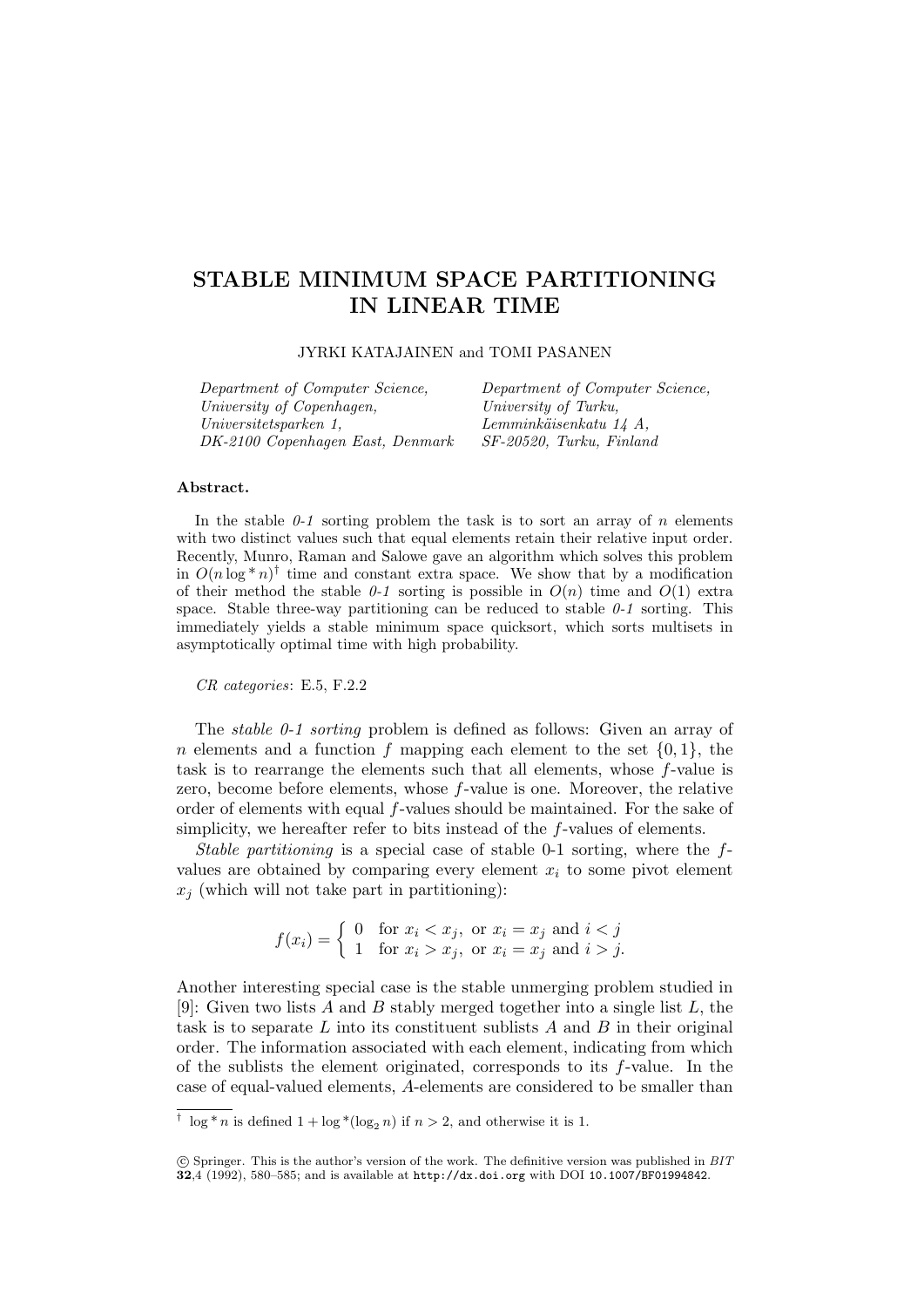B-elements. Therefore, in the stable unmerging problem, one never sees a block of equal-valued A-elements intermixed with B-elements, or vice versa. (Observe that the algorithm of Salowe and Steiger [9] makes use of this fact and hence it cannot be immediately adapted to solve the stable 0-1 sorting problem.)

Recently, Munro, Raman, and Salowe [6] showed that stable 0-1 sorting is possible in  $O(n \log^* n)$  time when only  $O(1)$  extra space is available. In this note we improve this result by reducing the running time to  $O(n)$  still maintaining the space bound.

Before proceeding we should define precisely what we mean by a minimum space or in-place algorithm. In addition to the array containing the  $n$ elements, we allow one storage location for storing an array element. This is needed when swapping two data elements. The elements are regarded to be atomic. They can only be moved and used as arguments when computing f-values. Of course the evaluation of the f-function is assumed to be a constant time operation. Moreover, we assume that a constant number of extra storage locations, each capable for storing a word of  $O(\log_2 n)$  bits, is available and that operations  ${<, =, >, +, -, \text{shift}}$  take constant time for these words. An *unrestricted shift* operation takes two integer operands v and i and produces  $|v \cdot 2^i|$ . It should be observed that our model of computation is not as general as that of Munro, Raman, and Salowe [6] since their algorithms can be implemented without the shift operation.

Next we briefly review the techniques used in our minimum space algorithm.

Blocking: The input array is divided into equal sized blocks. Most efficient in-place algorithms in the literature are based on the blocking technique.

Block interchanging: A block A can be reversed in-place in linear time by swapping the pair of end elements, then the pair next to the ends, etc. Let  $A^R$  be A reversed. The order of two consecutive blocks (not necessarily of the same size)  $\tilde{A}$  and  $\tilde{B}$  may be interchanged by performing three block reversals, namely  $BA = (A^R B^R)^R$ . This idea seems to be part of computer folklore.

Packing small integers: Let us assume that we have t small integers  $i_1, \ldots, i_t$ , each of which can be represented by m bits. That is, the integers are from the domain  $[0, 2<sup>m</sup> - 1]$ . Further, assuming that  $t \cdot m < \log_2 n$ , the integers can be packed into one word w of  $\log_2 n$  bits. The integer  $i_j$ ,  $1 \leq j \leq t$ , is stored by using the bits  $(j-1)m, \ldots, jm-1$  of w. Each integer is easily recovered from  $w$  in constant time if multiplications and divisions by a power of two are constant time operations. The value v of  $i_j$  is obtained as follows:  $v = \{w - [(w \text{ shift } - jm) \text{ shift } jm]\}\$ shift  $-(j-1)m$ . (Observe that in our algorithm  $m$  can be chosen to be a power of 2, so we do not need general multiplication.) With a code similar to this the value of  $i_j$  can be updated. Previously the packing technique has been used for example in [2,4].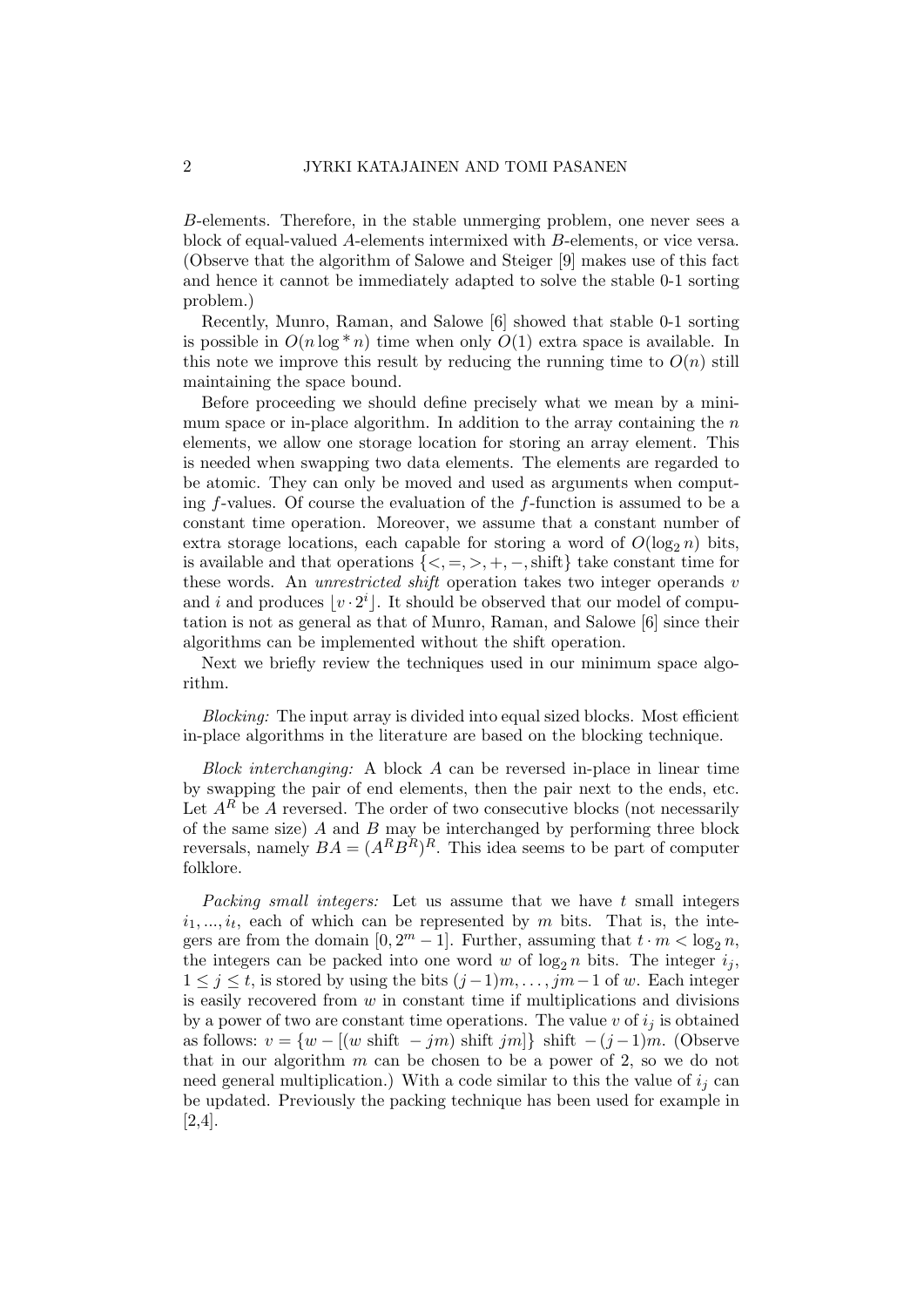Without loss of generality, we can assume that  $n$ , the number of elements is a power of 2. If this is not the case, the following recursive method can be used to reduce the original problem to subproblems, whose size is a power of 2. First, compute by repeated doubling the smallest  $2^k$  such that  $2^k \leq n < 2^{k+1}$ . Second, partition the first  $2^k$  elements with Algorithm D to be given later. Third, call the same method recursively for the last  $n - 2<sup>k</sup>$ elements. Finally, interchange the block of ones (if any) among the first  $2^k$ elements with the block of zeros (if any) lying after the ones. This method runs clearly in linear time if the running time of Algorithm D is linear. It is an easy matter to establish an iterative implementation of the above method without using any recursion stack, that is  $O(1)$  extra space is enough here.

The stable 0-1 sorting problem is easily solved in linear time when  $O(n)$ extra space is available. We describe Algorithm A that performs this. The algorithm computes first the total number of zeros in the array. Let this number be  $Z_{total}$ . Then the input array is scanned another time. During this scan two counters  $C_0$  and  $C_1$  are maintained, the former counting the number of zeros and the latter the number ones to the left of the current position. Together with each element  $b_i \in \{0, 1\}$  its rank  $b_i Z_{total} + C_{b_i} + 1$ is stored. Reserving one more bit for each element, telling whether the element is in its final position or not, the elements are permuted to their final positions (for details, see [6; Lemma 1]). Hence we have

LEMMA 1. Algorithm A sorts stably a bit-array of size n in  $O(n)$  time with n bits and  $n + O(1)$  counters, each requiring at most  $\lceil \log_2(n+1) \rceil$  bits.

Munro, Raman, and Salowe [6; Lemma 3] presented an algorithm similar to Algorithm A but they did not state explicitly the sizes of counters.

Another building block is Algorithm B developed by Munro, Raman, and Salowe. Its performance is given in the following

LEMMA 2. [6; Theorem 1] Algorithm B sorts stably a bit-array of size n in  $O(n \log_2 n)$  time and constant extra space, but makes only  $O(n)$  moves.

To improve these algorithms we divide the input into blocks of size  $\lg n$ , which denotes the smallest power of 2 greater than or equal to  $\log_2 n$ . Since n is a power of 2, it is divisible by  $\lg n$ . Now the basic steps of our algorithms are

- (i) element sorting: Sort stably every block of  $\lg n$  elements. When sorting the blocks the same storage space is used.
- (ii) transformation from sorted blocks to typed blocks: Rearrange the elements stably such that each block (except perhaps the last one) contains only either zeros or ones. We say that a block is of type 0 or 1 depending on its contents. Munro, Raman and Salowe [6; Lemma 2; Step 3] showed that this transformation from sorted blocks to typed blocks is possible in  $O(n)$  time and  $O(1)$  extra space. (Their proof is for blocks of size  $\sqrt{n}$ , but it is not difficult to see that the same method works for any block size.)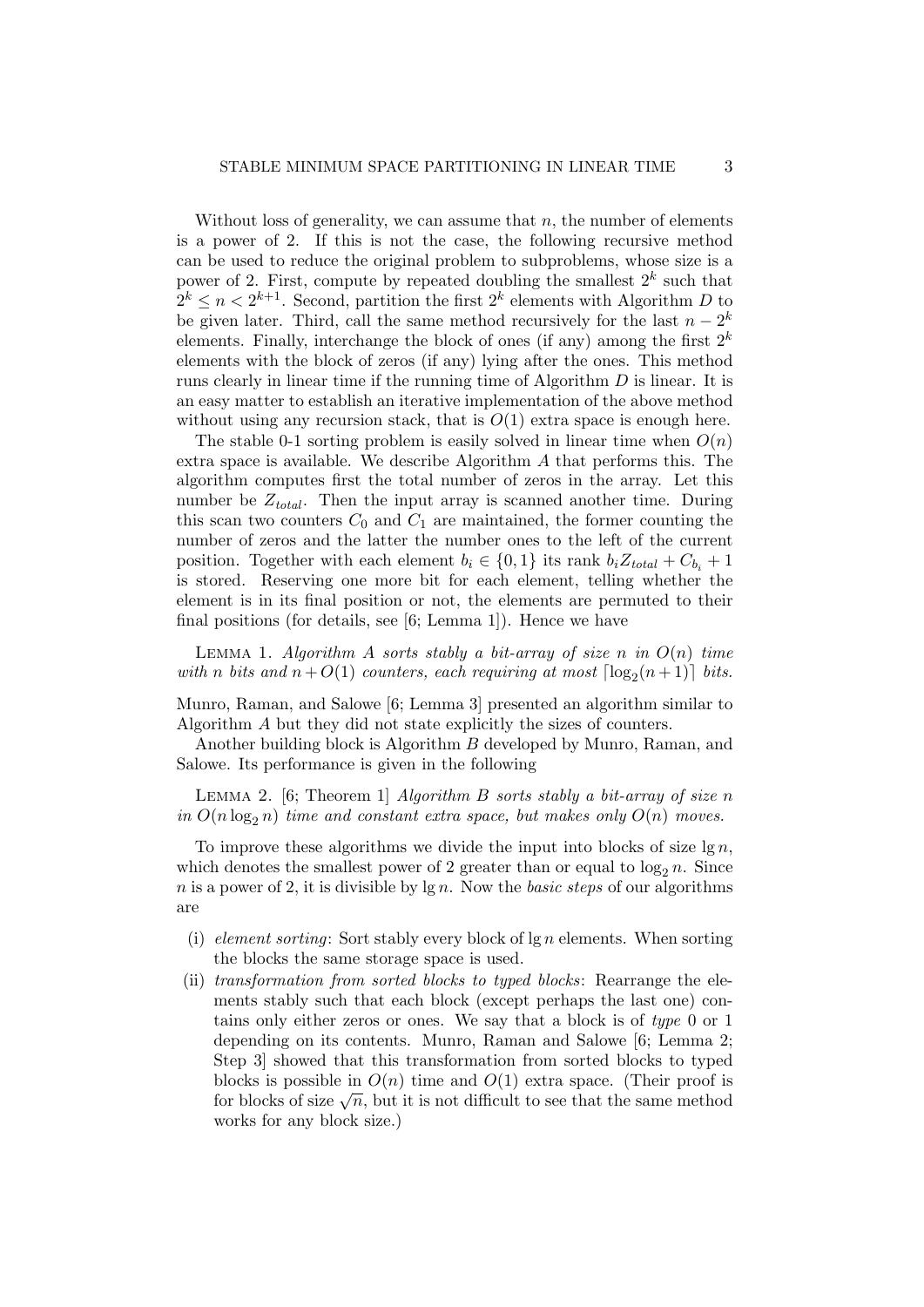- (iii) block sorting: Sort stably the blocks according to their type.
- (iv) cleaning up: Interchange the zeros (if any) in the last block into their correct positions.

When following the basic steps we have to specify the routines that are used in element sorting and block sorting. In Algorithm  $C$ , Algorithm  $A$  is applied in both places. Therefore we have

LEMMA 3. Algorithm C sorts stably a bit-array of size n in  $O(n)$  time with  $\lg n + n/\lg n$  bits and  $\lg n + n/\lg n + O(1)$  counters, each requiring at  $most \left\lceil \log_2(n + 1) \right\rceil \ bits.$ 

The final algorithm, Algorithm  $D$  is also based on lg *n*-blocking. Now, however, the elements are sorted by Algorithm  $C$  and the typed blocks by Algorithm B. When sorting the elements of a block, we have to store  $O(\log_2 n / \log_2 \log_2 n)$  counters, each of  $O(\log_2 \log_2 n)$  bits (and  $O(1)$  indices, each of  $O(\log_2 n)$  bits). The total number of bits required is only  $O(\log_2 n)$ . Therefore we can pack the integers into a few words and manipulate them efficiently with shift operations.

Algorithm D is used for proving our main result.

THEOREM 1. A bit-array of size n can be stably sorted in  $O(n)$  time and  $O(1)$  extra space.

**PROOF.** The most critical part of Algorithm  $D$  is element sorting. But, due to constant-time shift operations, each block is sorted in  $O(\log_2 n)$  time. Block sorting requires  $O(n/\lg n \cdot \log_2(n/\lg n))$  time for comparisons and pointer manipulations, and  $n/\lg n$  block moves; that is  $O(n)$  time in total. Since all the steps element sorting, creation of typed blocks, block sorting, and cleaning up take linear time, the overall running time of Algorithm D is  $O(n)$ .

Algorithm  $D$  is quite complicated. It is therefore natural to ask, whether there exists a simpler algorithm which solves the stable 0-1 sorting problem in minimum space. (Here it should be observed that, if it is only required to maintain the stability of zeros or ones, a simple algorithm exists which is based on the wheel technique [1; Section 10.2].) We consider the technique of packing small integers important and believe that it can be used in other applications as well. However, the technique requires that the shift operation takes constant time. Can stable, in-place 0-1 sorting be done in linear time by allowing only comparisons, movement of data, additions, and subtractions?

By computing the minimum, performing stable 0-1 sorting such that elements equal to the minimum are interpreted as zeros and other elements as ones, and repeating this for the ones, we obtain

THEOREM 2. An array of n elements with  $k$  distinct values can be stably sorted in  $O(kn)$  time and  $O(1)$  extra space.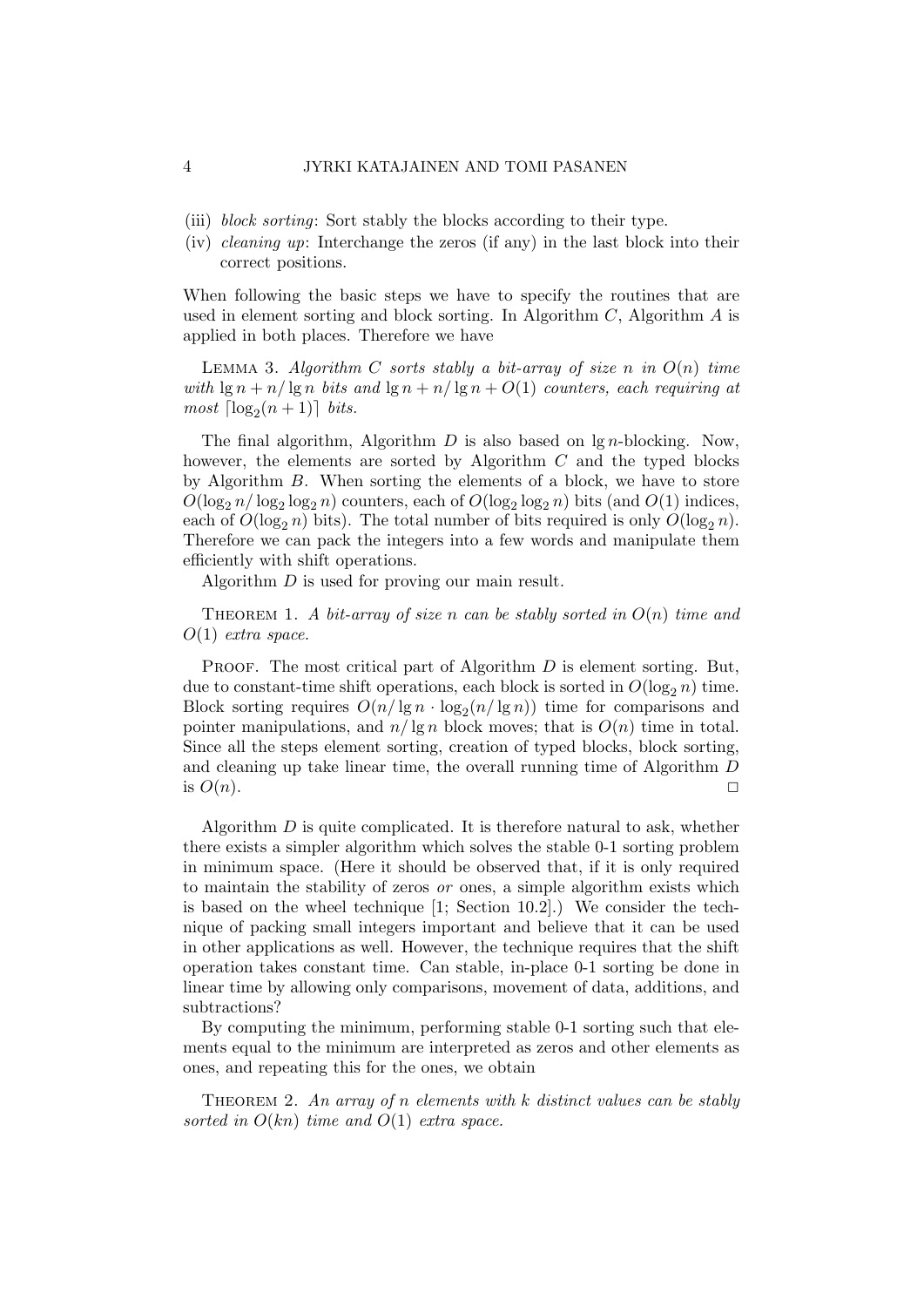In a decision tree model,  $\Omega(n \log_2 n - \sum_{i=1}^k n_i \log_2 n_i + n)$  is a lower bound for sorting a multiset with multiplicities  $\overline{n_1}, \overline{n_2}, \ldots, \overline{n_k}$  (where  $n = \sum_{i=1}^k n_i$ ) [5]. An interesting open question is whether one can improve Theorem 2 and devise an in-place algorithm that sorts multisets stably in asymptotically optimal time.

We can give a partial answer to this question, since quicksort can be adapted to sort a multiset by doing a three-way partition at each recursive step [12]. If elements less than, equal to, and greater than the pivot are considered to have values 0,1, and 2, respectively; the stable three-way partitioning will reduce to stably sorting of elements with three distinct values. By avoiding the recursion stack as proposed in [3] or [13], applying the algorithm of Theorem 2 in partitioning, and combining this with the analysis of Seidel [10], we get the following

THEOREM 3. With probability  $1-O(n^{-\alpha(\log_2 \alpha-1)})$ , for any constant  $\alpha \geq$ 1, randomized quicksort sorts stably a multiset of size n with multiplicities  $n_1, n_2, \ldots, n_k$  (where  $n = \sum_{i=1}^k n_i$ ) in  $O(\alpha n \log_2 n - \sum_{i=1}^k n_i \log_2 n_i + n)$  time and  $O(1)$  extra space.

PROOF. First of all, one should observe that the running time of quicksort is proportional to the total number of comparisons performed. In [10] (for similar results, see for example [8,11]) it has been proved that, with probability  $1-O(n^{-\alpha(\log_2 \alpha-1)})$ , none of the elements is compared to a pivot more than  $2\alpha \log_e n$  times. Due to the three-way partitions, all redundant comparisons between a pivot and elements equal to the pivot are avoided. This means that  $n_i \log_2 n_i - O(n_i)$  comparisons are saved for a class of  $n_i$ equal elements (cf. [7; Theorem 3.1]). From this the claim follows.  $\Box$ 

## Acknowledgements.

We thank Christos Levcopoulos for introducing us the technique of packing small integers; and Svante Carlsson, Jeffrey Salowe, and Jukka Teuhola for their help. We are also grateful to a referee whose report helped to improve the presentation of this note.

## Note added in proof.

We have been able to solve the open problem posed after Theorem 2. This finding will be presented at the 3rd Scandinavian Workshop on Algorithm Theory.

#### REFERENCES

- 1. J. Bentley, Programming Pearls, Addison-Wesley, 1986.
- 2. S. Carlsson, J. I. Munro, P. V. Poblete, An implicit binomial queue with constant insertion time, 1st Scandinavian Workshop on Algorithm Theory, Lecture Notes in Computer Science 318, Springer-Verlag, 1988, pp. 1–13.